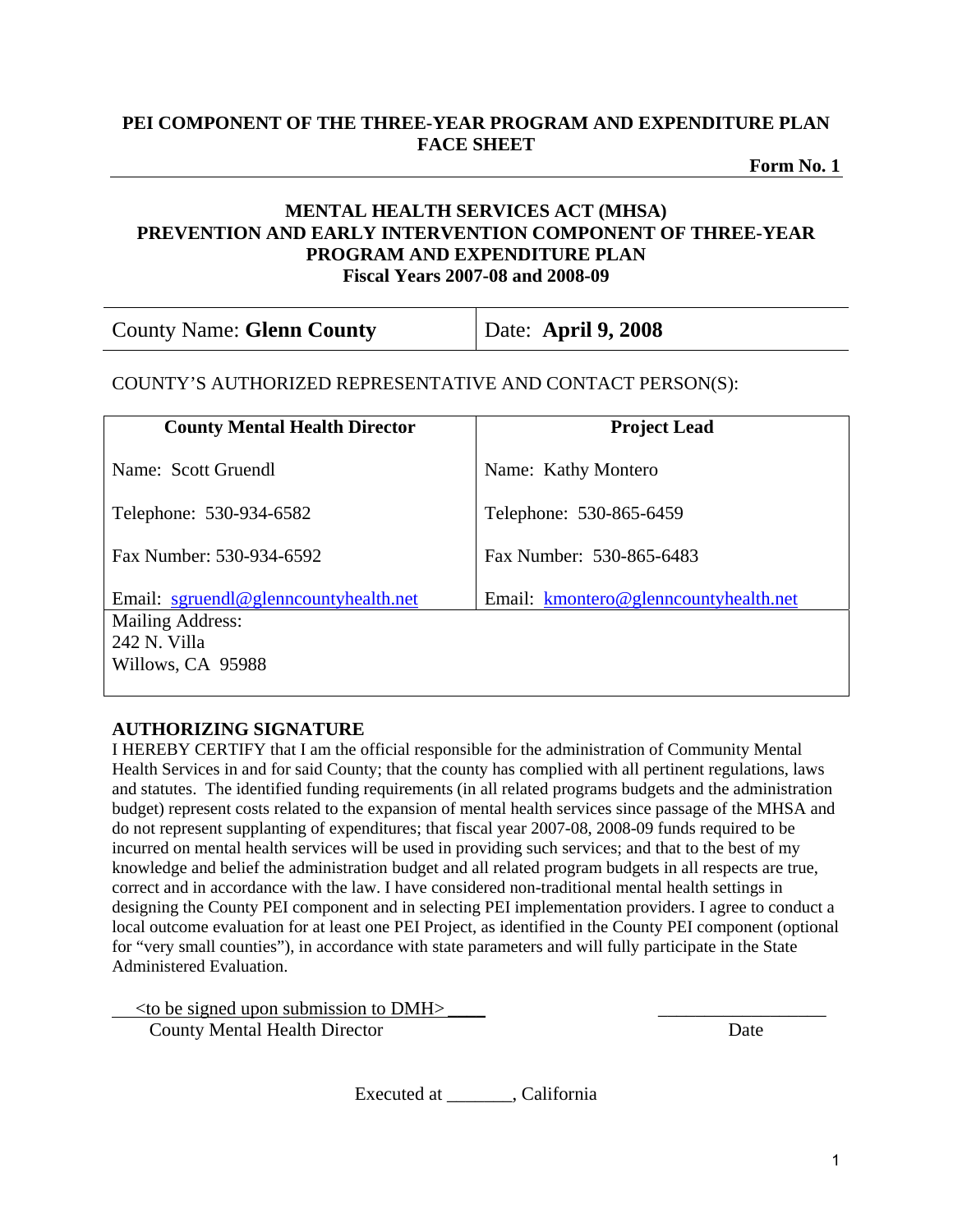# **PEI COMMUNITY PROGRAM PLANNING PROCESS**

**Form No. 2** 

# **County: Glenn County Date: March 31, 2008**

## **1. The county shall ensure that the Community Program Planning Process is adequately staffed. Describe which positions and/or units assumed the following responsibilities:**

# *a. The overall Community Program Planning Process*

The overall community program planning process was managed by Kathy Montero, Mental Health Program Manager, and Roxann Baillergeon, MHSA Program Coordinator. These two individuals provided vision and oversight to the planning process. This included obtaining stakeholder input, guiding the review of the input, developing the development of recommendations, and finalizing the PEI Plan for submission to the State Department of Mental Health.

# *b. Coordination and management of the Community Program Planning Process*

The coordination and management of the community program planning process was conducted by Roxann Baillergeon, MHSA Program Coordinator. Ms. Baillergeon identified stakeholder groups, arranged meetings and focus groups with key stakeholders, organized and managed the entire planning process. She was instrumental in ensuring that consumers, family members, staff, allied agencies, and community members had a voice in expressing their vision for PEI funding.

# *c. Ensuring that stakeholders have the opportunity to participate in the Community Program Planning Process*

The Glenn County MHSA Prevention and Early Intervention (PEI) planning process was designed to facilitate meaningful participation from a broad range of stakeholders. The community planning process was conducted by Roxann Baillergeon, MHSA Coordinator, Sarah Parkerson, MHSA Administrative Assistant, and consumers who routinely participate in our adult drop-in center, Harmony House.

This planning process was quite comprehensive for a small county. The Glenn County MHSA Ad Hoc Committee developed a survey to obtain information from each stakeholder. This created a vehicle for obtaining input from persons attending focus groups as well as individuals who were unable to attend an organized event. Input was obtained through a number of different focus groups, presentations, and broadly distributed PEI surveys. In addition, each and every client who is currently receiving mental health services was invited to complete a PEI survey. The community stakeholder meetings included a brief explanation of the PEI funding and participants were asked to complete the survey.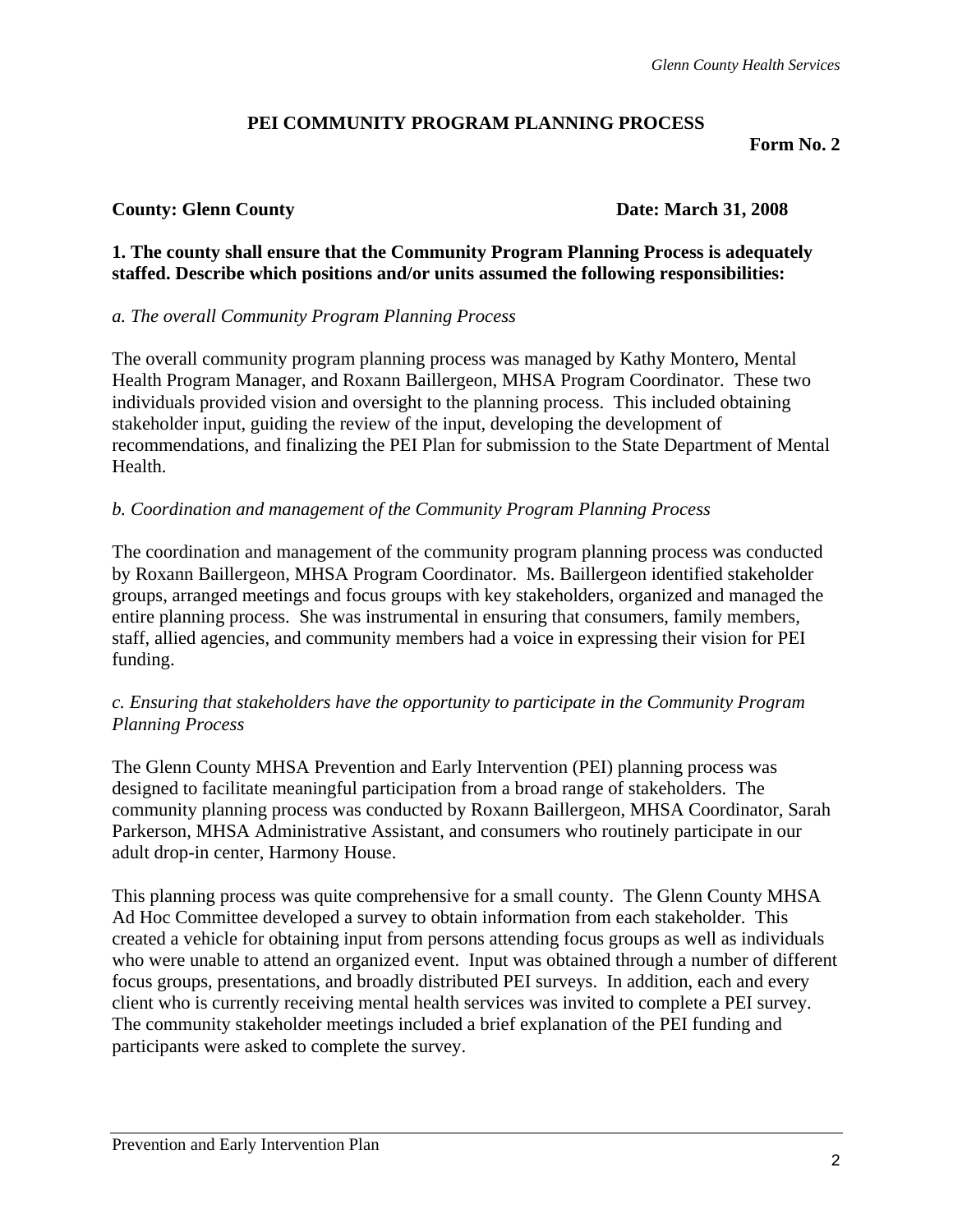Stakeholder meetings were held in easily-accessible community locations, and childcare and some transportation services were available, as needed. Glenn County Mental Health staff coordinated with other service agencies to publicize these meetings. This included education, health, social services, and law enforcement. Specific outreach as made to individuals with serious mental illness (as well as their families and caregivers), as well as traditionally underserved and unserved populations. We also held a focus group for family members currently receiving Children's System of Care services. For greater detail, please refer to the "Prevention and Early Intervention Stakeholder Planning Groups" list, which is attached to this document. In addition, a focus group was held specifically for partner agencies and community organizations. This provided a voice to individuals who had expressed an interest in this MHSA funding opportunity.

The data from the PEI survey was collected and analyzed to help establish PEI priorities for use in planning PEI programs and services. A total of 175 surveys were collected during this PEI planning process. The survey results show that the 175 persons who completed the surveys reflected all age groups: ages 13-17 (10%), 18-24 (6%), 25-45 (38%), 46-59 (32%), and sixty years and older (11%). These respondents also reflected the cultural diversity of the county with 59% Caucasian, 22% Latino, 3% Asian, and 2% American Indian or Alaskan Native. Eleven percent declined to answer the question on race/ethnicity.

A wide representation of the community completed the survey, including business/community members (21%), consumers (16%), family members (3%), county staff (36%), and other (7%). Eight percent answer more than one category and 9% did not select an answer to this question.

Once the focus groups were completed and the survey results were analyzed, the final recommendations for the PEI plan were discussed and developed. This process included the Health Services Agency Director, MHSA staff, consumer representatives, and one of our Superior Court Judges. These individuals met to discuss the PEI input and identify the highest priorities for PEI activities. The PEI stakeholder/community input, results of the focus groups, survey results, and previous information obtained during the initial CSS planning process was used to identify these priorities and develop recommendations for PEI funding.

There were several priorities identified through this process. These included:

- 1. Newborn Home Visiting Program: This program would combine a mental health staff person and a public health nurse to visit the homes of newborns. This Team would assist families in creating nurturing and safe environments where newborns can optimally grow and develop.
- 2. Warm Phone Line: Develop the capacity to have an individual answer a phone line between 10 a.m. and 7 p.m. for persons who need someone to talk with, obtain information about local resources, and obtain support. The Case Manager answering the phone will be trained using ASSIST, an evidence-based practice, to develop applied suicide intervention skills to help recognize the signs and immediacy of risk for suicide.
- 3. System-wide Early Screening: Train all community agencies to utilize the Mental Health Screening Tool to identify mental health symptoms and persons who could benefit from mental health services. This would be used by traditional county agencies as well as physicians, nurses, preschools, and law enforcement.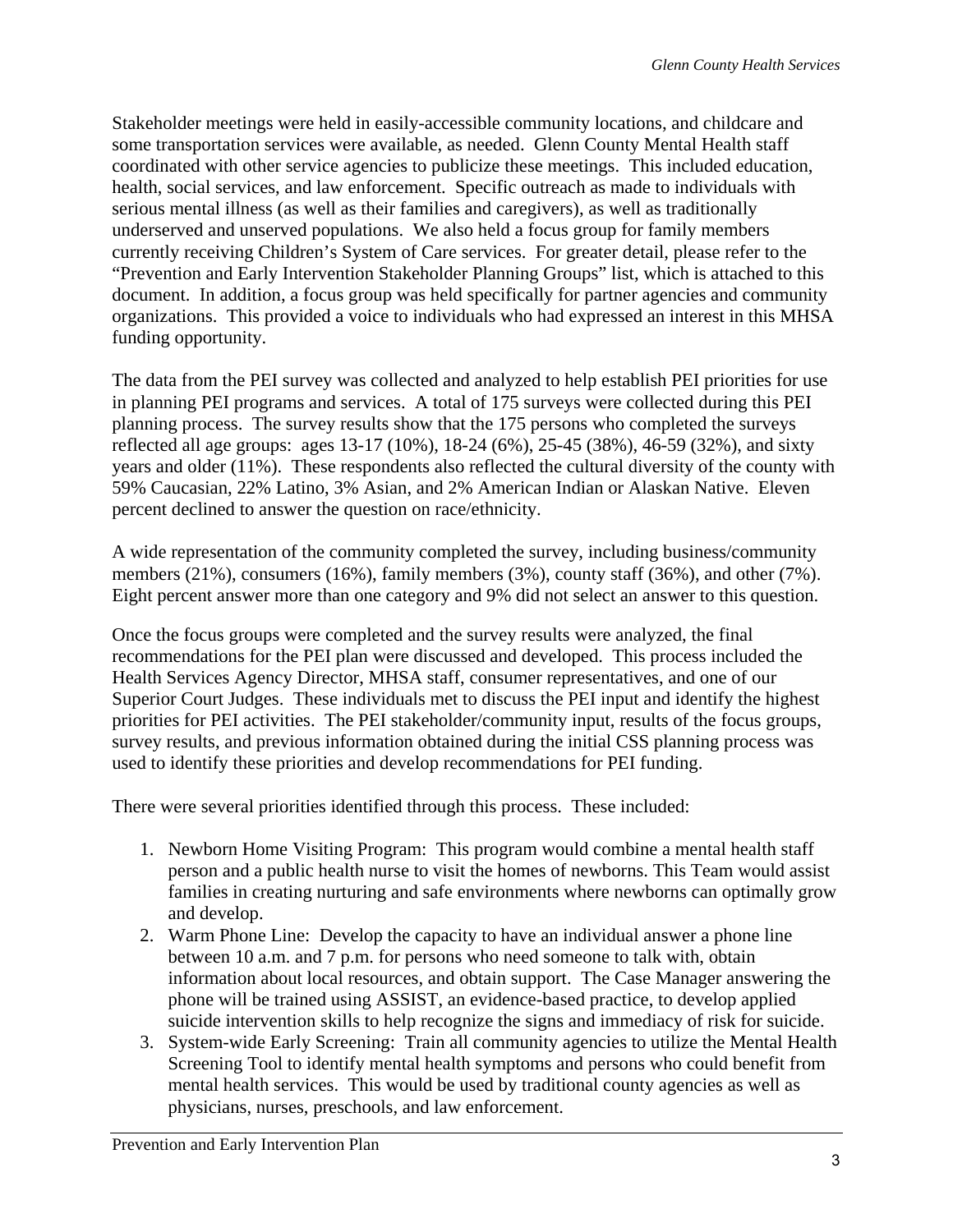- 4. Mental Health Screening for Youth in Placement: To screen all children and youth placed through social services and probation. This would include a mental health screening as well as developing welcoming materials describing local resources.
- 5. Clinician Training to develop skills in working with Trauma Exposed Clients: Pay for training for clinicians to attend evidence-based training on Cognitive Behavior Therapy for Trauma Exposed individuals.
- 6. Mental Health Training to work with persons who have experienced trauma: In addition to the above training, mental health staff would be trained to further develop skills in working with stressed families, domestic violence victims, co-occurring disorders (substance abuse), school violence, aggressive and violent children, and parents of difficult children.

While all six areas were considered high priority, the planning committee selected the first two priorities (Newborn Home Visiting Program and the Warm Line) to develop through the PEI funding. Unfortunately, because we are a small, rural community, \$100,000 does not fully support these two activities. As a result, we will supplement these programs with other MHSA funding, as available.

# **2. Explain how the county ensured that the stakeholder participation process accomplished the following objectives (please provide examples):**

# *a. Included representatives of unserved and/or underserved populations and family members of unserved/underserved populations.*

The MHSA Coordinator held focus groups and informational sessions across the county. This helped to ensure that the opinions of unserved and underserved populations were included in the planning process. We also strived to include family members of unserved and underserved populations. Of the 161 persons who responded to the question "Have you or a family member ever received mental health services, 88 (55%) responded 'Yes'. This clearly demonstrated that the planning process included the target population.

Staff directly and informally engaged under-represented citizens to solicit their input. To reach un/under-served adults, focus groups were held and surveys distributed to persons who were living in supported housing situations, the jail population, physician's offices, Public Health office, WIC, and to persons participating in substance abuse programs.

# *b. Provided opportunities to participate for individuals reflecting the diversity of the demographics of the County, including but not limited to, geographic location, age, gender, race/ethnicity and language.*

The 175 persons who completed the surveys reflected all age groups: ages 13-17 (10%), 18-24 (6%), 25-45 (38%), 46-59 (32%), and sixty years and older (11%). These respondents also reflected the cultural diversity of the county: Caucasian (59%), Latino (22%), Asian (3%), and American Indian or Alaskan Native (2%). Eleven percent declined to answer the question on race/ethnicity. Surveys were available in English and Spanish, with 5% of the respondents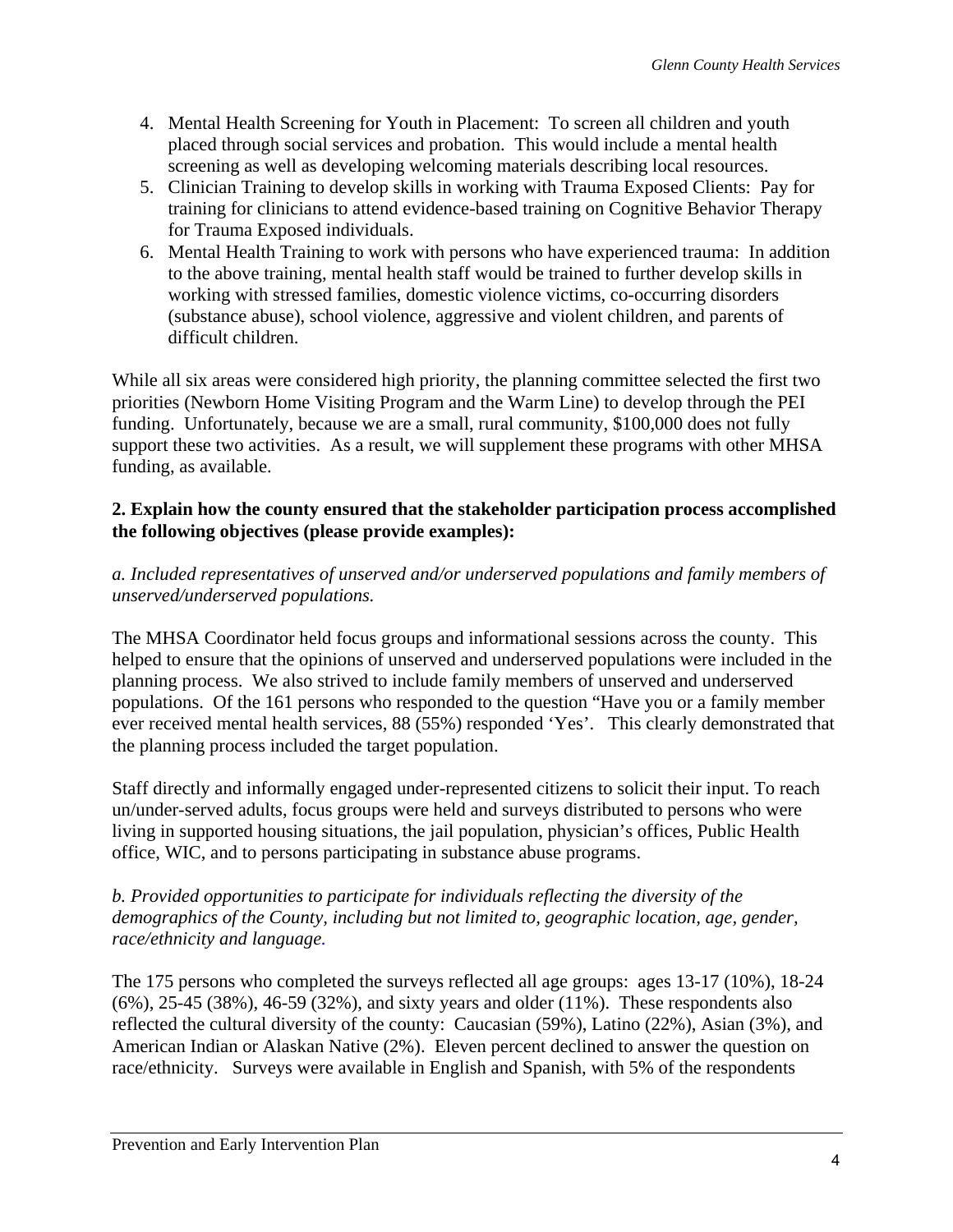utilizing the Spanish surveys. Seventy-three percent (73%) of the respondents were female. Focus groups were held in the three largest communities in the county.

A wide representation of the community completed the survey, including business/community members (21%), consumers (16%), family members (3%), county staff (36%), and other (7%). Eight percent answer more than one category and 9% did not select an answer to this question.

*c. Included outreach to clients with serious mental illness and/or serious emotional disturbance and their family members, to ensure the opportunity to participate.* 

Small and personal focus groups were held with clients with a serious mental illness and youth with serious emotional disturbance. Focus groups were held at the adult drop-in center, Harmony House, and the transition age youth drop-in center. In addition, family members where included in focus group and planning activities and were asked to complete a survey.

Of the 161 persons who responded to the question "Have you or a family member ever received mental health services, 88 (55%) responded 'Yes'. This clearly demonstrated that the planning process included the target population.

# **3. Explain how the county ensured that the Community Program Planning Process included the following required stakeholders and training:**

- *a. Participation of stakeholders as defined in Title 9, California Code of Regulations (CCR), Chapter 14, Article 2, Section 3200.270, including, but not limited to:* 
	- *Individuals with serious mental illness and/or serious emotional disturbance and/or their families*

Of the 161 persons who responded to the question "Have you or a family member ever received mental health services, 88 (55%) responded 'Yes'. This clearly demonstrated that the planning process included the target population.

> • *Providers of mental health and/or related services such as physical health care and/or social services*

Thirty-six percent of the survey respondents were county or state staff. Focus groups were held at the Health Services Agency (mental health, substance abuse, and public health), Health and Human Services Agency (social services), and probation.

• *Educators and/or representatives of education* 

Focus groups included representatives from education, the SELPA Director, and teachers in local schools.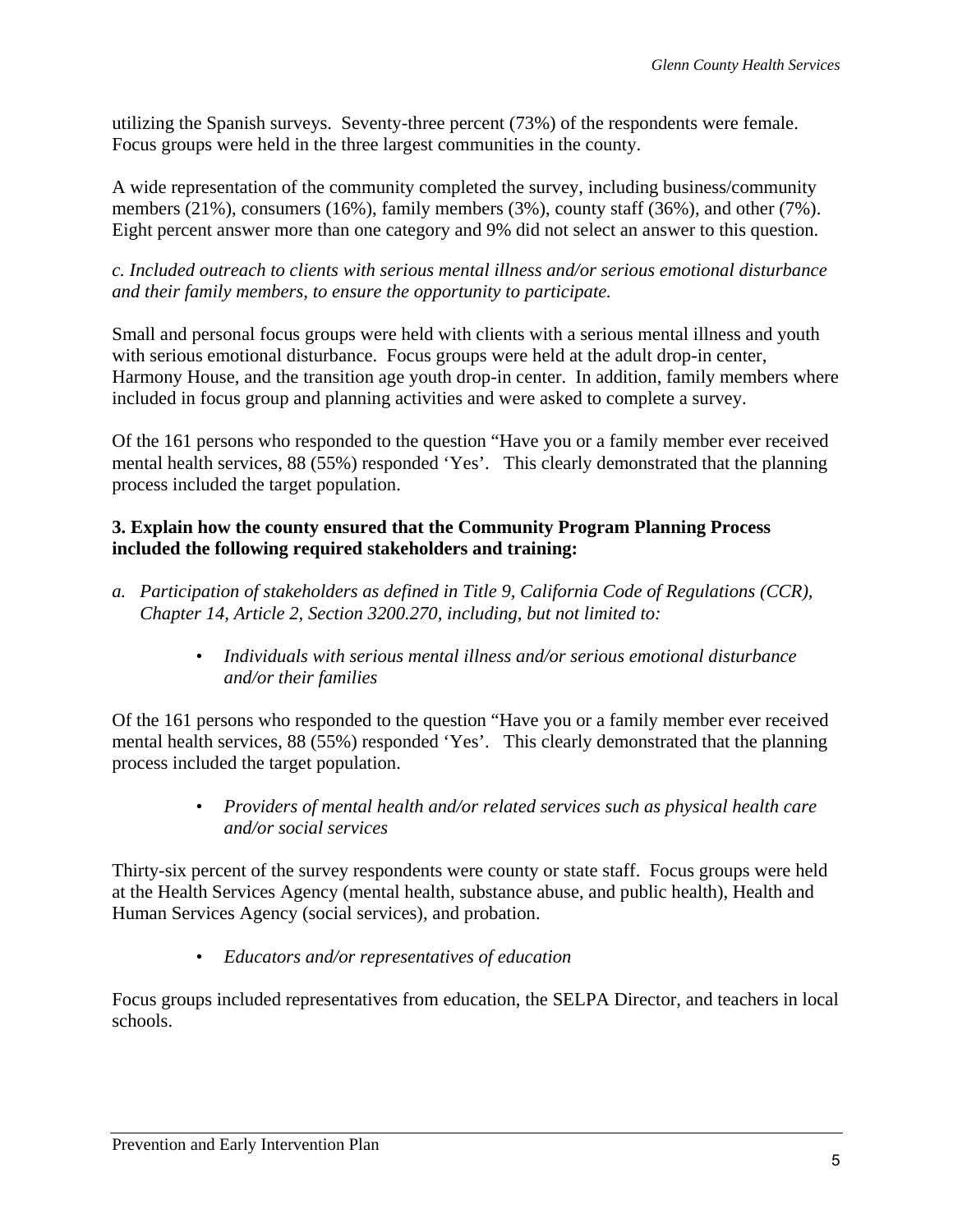• *Representatives of law enforcement* 

Surveys were handed out to law enforcement agencies and probation staff attended local focus groups. The presiding Superior Court Judge attended both the agency focus group as well as the summary of the input helping to prioritize PEI activities in Glenn County.

> • *Other organizations that represent the interests of individuals with serious mental illness and/or serious emotional disturbance and/or their families*

Family members from the Children's System of Care were asked to complete a survey. In addition, persons attending Juvenile Drug Court, juvenile hall, and parents involved in Head Start programs completed a survey.

*b. Training for county staff and stakeholders participating in the Community Program Planning Process.*

We had a small number of staff involved in facilitating focus groups and providing information on the PEI planning process. As a result, these individuals were highly trained. They had also attended state and regional MHSA training activities and PEI information sessions. The MHSA Program Coordinator, the program Manager and the PEI Ad Hoc Planning Committee were involved in the MHSA CSS planning process and attended numerous training opportunities in the past two years. These individuals provided training for stakeholders during the planning process, during the focus groups, and during informational sessions.

# **4. Provide a summary of the effectiveness of the process by addressing the following aspects:**

# *a. The lessons learned from the CSS process and how these were applied in the PEI process.*

We utilized the learning experiences gained in our initial CSS planning process to develop and implement the PEI planning process. The community is now familiar with MHSA planning activities. Our allied agencies and community organizations are willing participants in gathering stakeholders for meetings, distributing and collecting surveys, and providing feedback about proposed programs and services. Consumers and youth participated in organizing focus groups and assisting individuals to complete the surveys. The experience from the CSS planning process helped us to better inform the community of opportunities for input as well as identifying appropriate locations for holding meetings.

*b. Measures of success that outreach efforts produced an inclusive and effective community program planning process with participation by individuals who are part of the PEI priority populations, including Transition Age Youth.* 

Our planning process was highly successful. We obtained a total of 172 surveys with broad representation from our clients, family members, community members, and county staff. We also involved consumers, community members, county staff, and the presiding Superior Court Judge in the analysis of the data from the stakeholder input process, in finalizing the priorities for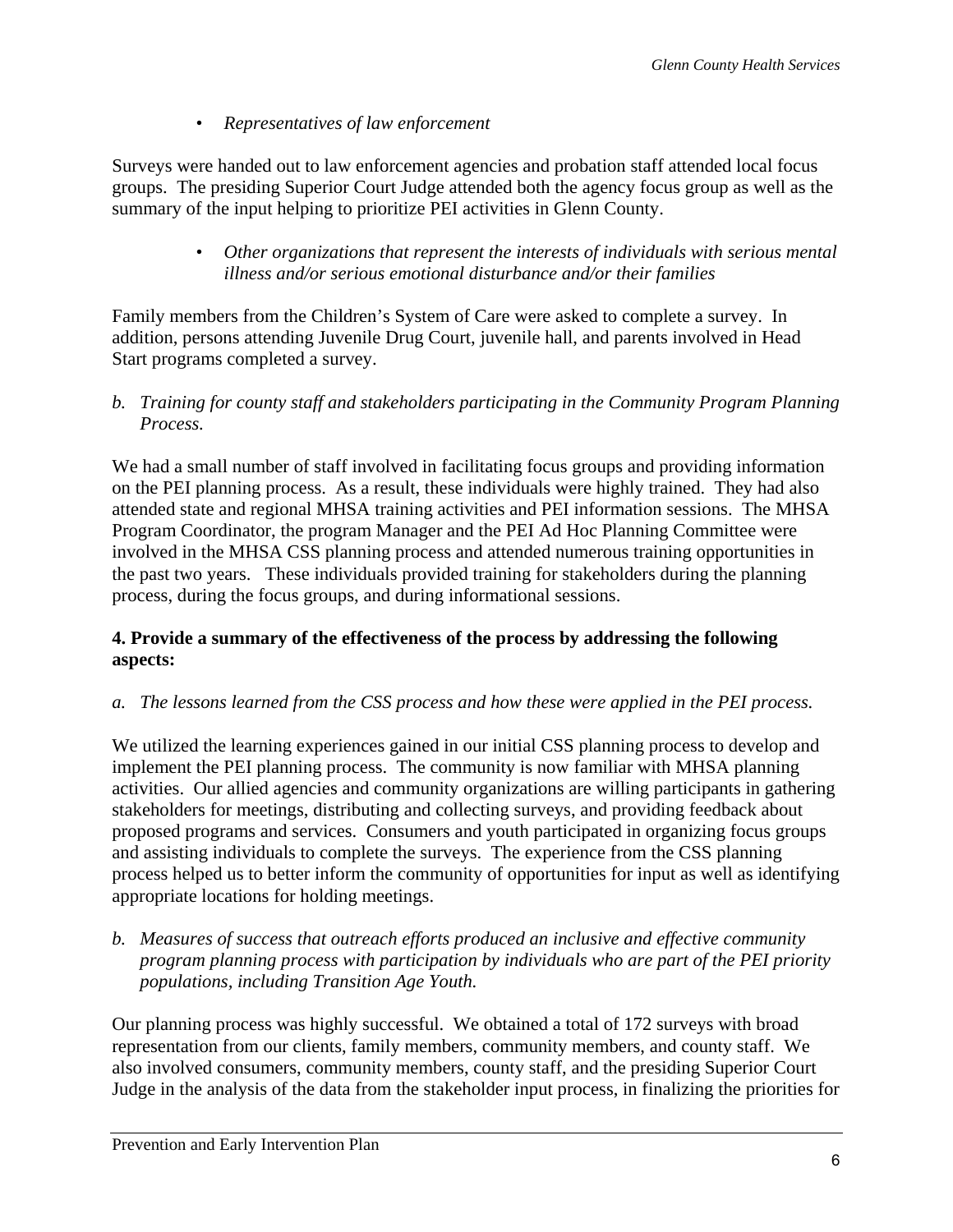the PEI plan, and in providing input into the written PEI Plan. In addition, we had open comment groups where recorders captured spoken input.

# **5. Provide the following information about the required county public hearing:**

*a. The date of the public hearing:* 

The Public Hearing is scheduled to take place during the Mental Health Advisory Board Meeting on Tuesday, May 13, 2008 at 6:00pm.

*b. A description of how the PEI Component of the Three-Year Program and Expenditure Plan was circulated to representatives of stakeholder interests and any other interested parties who requested it.* 

The draft PEI Plan was widely distributed. It was available for viewing on the Glenn County website and it was copied and distributed to all members of the Mental Health and Substance Abuse Board. In addition, copies of the plan were placed at partner agencies, the public library, and a number of public facilities. The plan was place at Harmony House and the Transition Age Youth Center, as well as available to clients and family members and other interested parties.

*c. A summary and analysis of any substantive recommendations for revisions.* 

To be developed after the Public Hearing is completed.

*d. The estimated number of participants:* 

To be developed after the Public Hearing is completed.

*Note: County mental health programs will report actual PEI Community Program Planning expenditures separately on the annual MHSA Revenue and Expenditure Report.*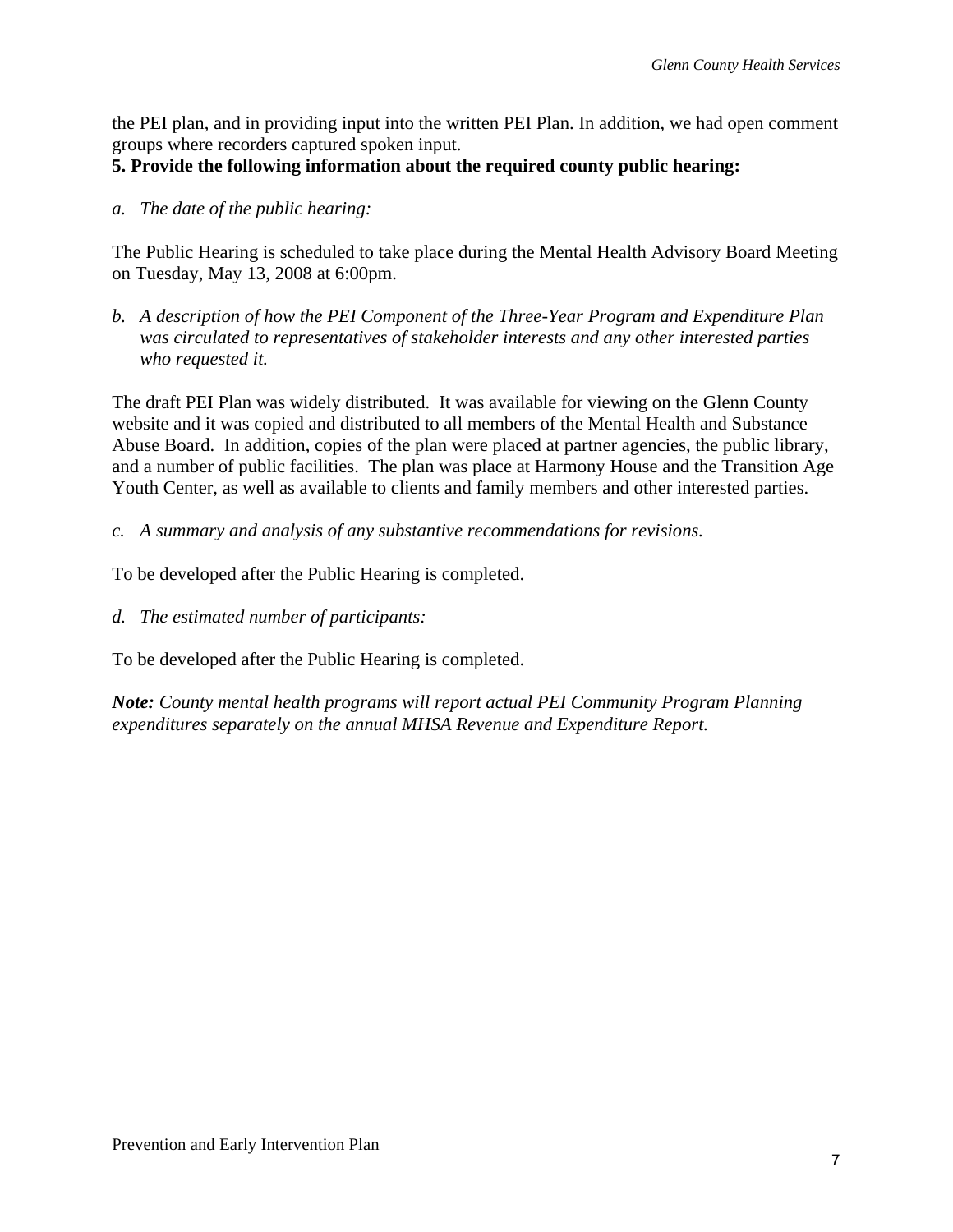#### **PEI PROJECT SUMMARY**

Form No. 3

# **County: Glenn County 6. PEI Project Name: Welcoming Families 6. Date:**

Complete one Form No. 3 for each PEI project. Refer to Instructions that follow the form.

# **1. PEI Key Community Mental Health Needs**

|                                                        |          | <b>Age Group</b> |       |       |  |  |
|--------------------------------------------------------|----------|------------------|-------|-------|--|--|
| Select as many as apply to PEI project:                | Children | <b>TAY</b>       | Adult | Older |  |  |
| & Youth                                                |          |                  |       | Adult |  |  |
| Disparities in Access to Mental Health Services        | ⊠        | ⊠                | ⊠     |       |  |  |
| 2. Psycho-Social Impact of Trauma                      |          |                  |       |       |  |  |
| 3. At-Risk Children, Youth and Youth Adult Populations | ⊠        | ⊠                | ⊠     |       |  |  |
| 4. Stigma and Discrimination                           | ⊠        | ⊠                | ⊠     |       |  |  |
| 5. Suicide Risk                                        | ⊠        | ⊠                | ⊠     |       |  |  |

# **2A. PEI Priority Populations**

| Note: All PEI projects must address underserved racial/ethnic and cultural populations. |             | <b>Age Group</b> |             |       |  |
|-----------------------------------------------------------------------------------------|-------------|------------------|-------------|-------|--|
| Select as many as apply to PEI project:                                                 | Children    | <b>TAY</b>       | Adult       | Older |  |
|                                                                                         | & Youth     |                  |             | Adult |  |
| 1. Trauma Exposed Individuals                                                           |             |                  |             |       |  |
| 2. Individuals Experiencing Onset of Service Psychiatric Illness                        |             |                  |             |       |  |
| 3. Children and Youth in Stressed Families                                              | ⊠           | ⊠                | $\boxtimes$ |       |  |
| 4. Children and Youth at Risk for School Failure                                        | ⊠           | ⊠                | $\boxtimes$ |       |  |
| 5. Children & Youth at Risk of or Experiencing Juvenile Justice Involvement             | $\boxtimes$ | ⊠                |             |       |  |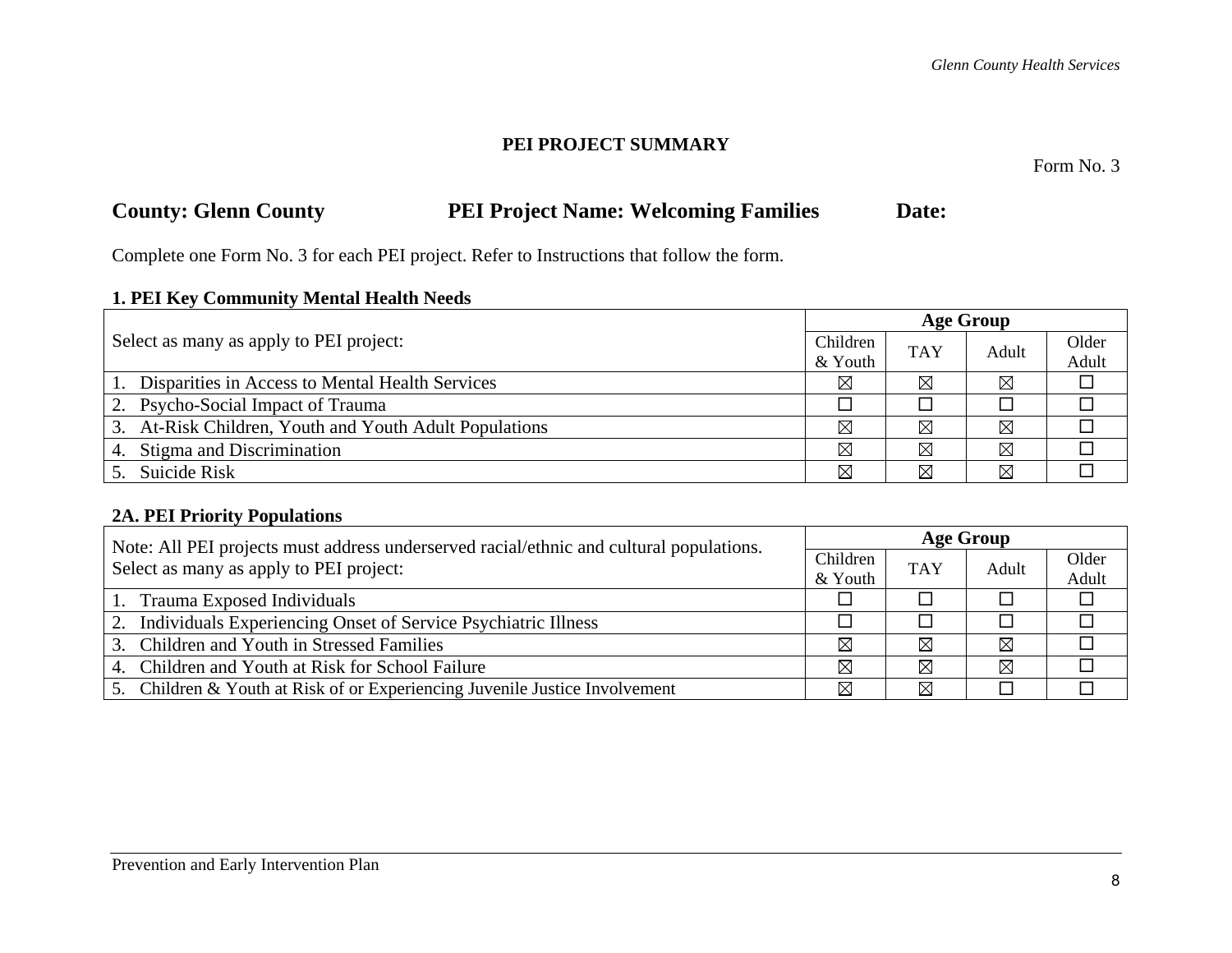#### **PEI PROJECT SUMMARY – Welcoming Families**

#### **2B. Summarize the stakeholder input and data analysis that resulted in the selection of priority population(s).**

There were 175 persons who completed the PEI survey (see Appendix A). The PEI Ad Hoc Committee, comprised of consumers, family members, staff, and our judge, discussed the results of the planning process and selected two priority areas for funding with PEI dollars. Because we only have \$100,000 per year for PEI, we will utilize funds from Public Health to support these priorities. The Welcoming Families project will be funded in part with Public Health money. Two positions will be funded: a public health nurse (1.0 FTE, Public Health funds) and a mental health case manager (.2 FTE, PEI funds).

## **3. PEI Project Description: (attach additional pages, if necessary)**

A public health nurse and a mental health case manager will visit new mothers in the newborn's first year. The public health nurse discusses developmental milestones and attachment issues with the mother. The mental health case manager discusses caregiver strain, nurturing parent skills, and identification of early behavior problems in the infant. Referrals to Nurturing Parent Support groups, Little Learners Play Group, mental health services, and PCIT are made, as appropriate.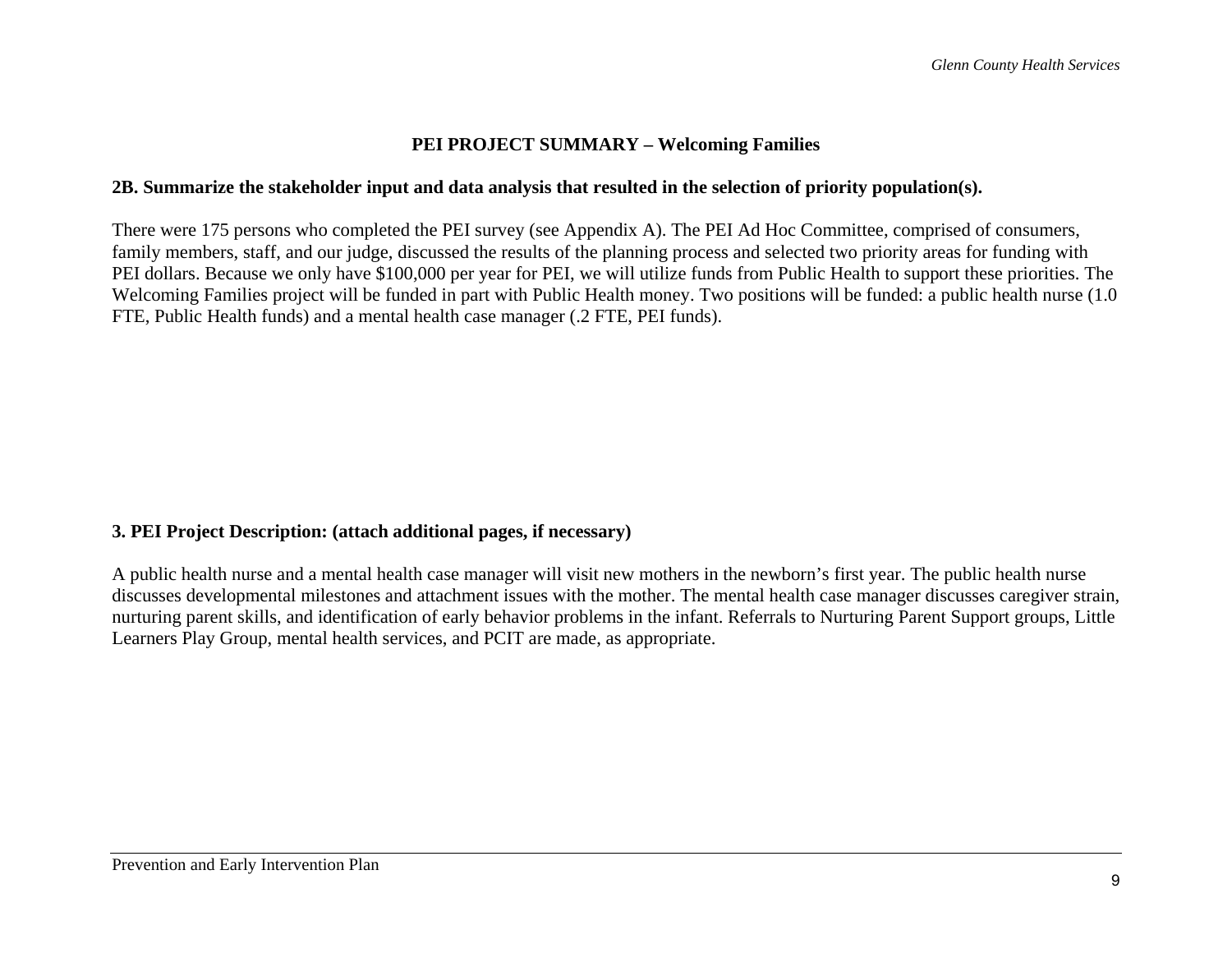# **PEI PROJECT SUMMARY – Welcoming Families**

#### **4. Programs**

| Program Title                                                    | Proposed number of individuals or<br>families through PEI expansion to be<br>served through June 2009 by type | Number of months<br>in operation<br>through June 2009 |  |
|------------------------------------------------------------------|---------------------------------------------------------------------------------------------------------------|-------------------------------------------------------|--|
|                                                                  | <b>Prevention</b>                                                                                             | <b>Early Intervention</b>                             |  |
|                                                                  | Individuals:                                                                                                  | Individuals:                                          |  |
|                                                                  | Families:                                                                                                     | Families:                                             |  |
| Welcoming Families (Public Health and Mental Health visiting new | Individuals:                                                                                                  | Individuals:                                          |  |
| mothers and their infants; no EBP)                               | Families: 20                                                                                                  | Families: 5                                           |  |
|                                                                  | Individuals:                                                                                                  | Individuals:                                          |  |
|                                                                  | Families:                                                                                                     | Families:                                             |  |
|                                                                  | Individuals:                                                                                                  | Individuals:                                          |  |
|                                                                  | Families:                                                                                                     | Families:                                             |  |
|                                                                  | Individuals:                                                                                                  | Individuals:                                          |  |
|                                                                  | Families:                                                                                                     | Families:                                             |  |
|                                                                  | Individuals:                                                                                                  | Individuals:                                          |  |
|                                                                  | Families:                                                                                                     | Families:                                             |  |
|                                                                  | Individuals:                                                                                                  | Individuals:                                          |  |
|                                                                  | Families:                                                                                                     | Families:                                             |  |
|                                                                  | Individuals:                                                                                                  | Individuals:                                          |  |
|                                                                  | Families:                                                                                                     | Families:                                             |  |
|                                                                  | Individuals:                                                                                                  | Individuals:                                          |  |
|                                                                  | Families:                                                                                                     | Families:                                             |  |
|                                                                  | Individuals:                                                                                                  | Individuals:                                          |  |
|                                                                  | Families:                                                                                                     | Families:                                             |  |
| TOTAL PEI PROJECTED ESTIMATED UNDUPLICATED                       | Individuals:                                                                                                  | Individuals:                                          |  |
| COUNT OF INDIVIDUALS TO BE SERVED                                | <b>Families: 20</b>                                                                                           | <b>Families: 5</b>                                    |  |

## **5. Alternate Programs**

□ Please check box if any of the programs listed above are not in the PEI Resource Materials. Attach a narrative providing a rationale for selecting the alternate programs (refer to Instructions for Form No. 3).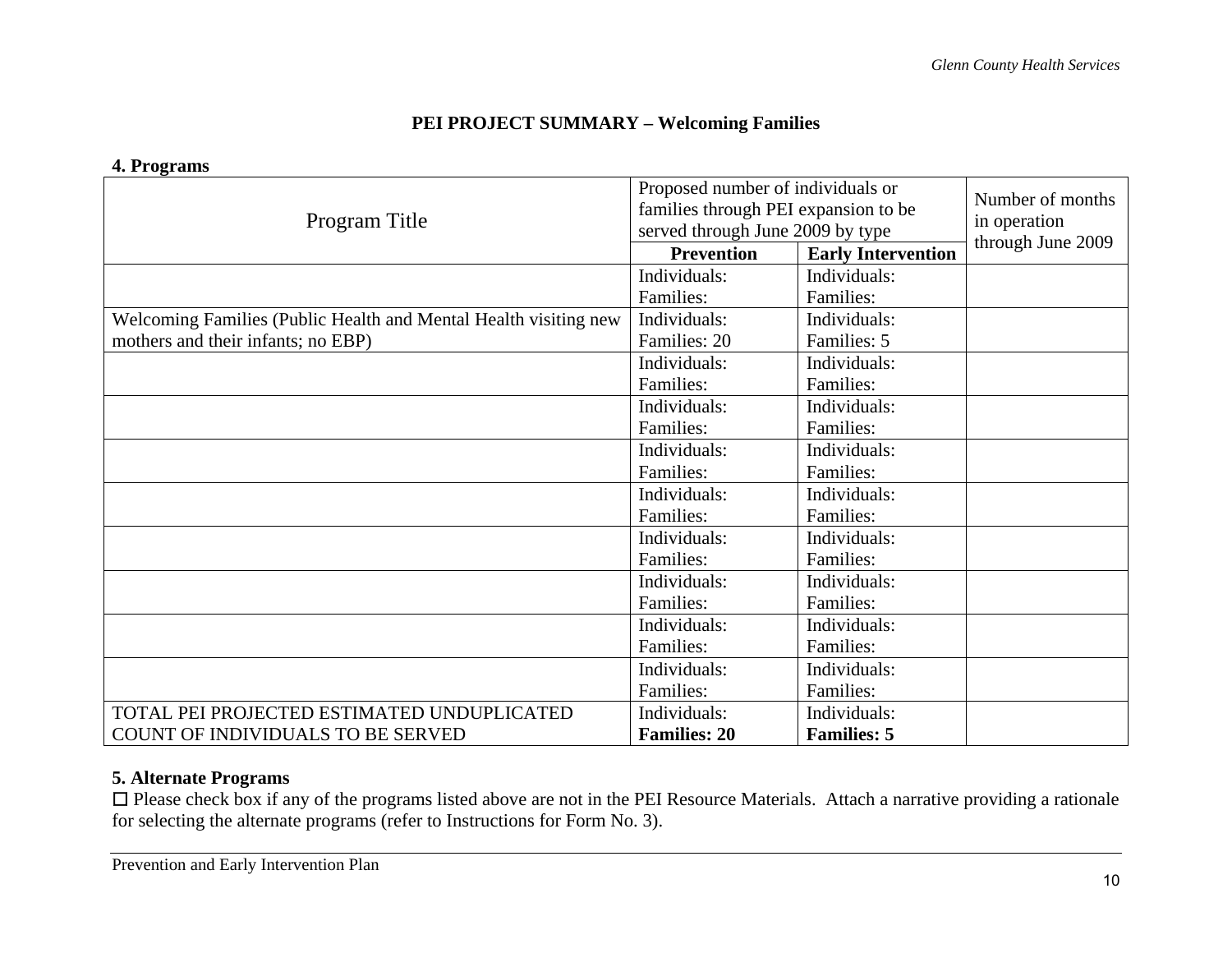# **PEI PROJECT SUMMARY – Welcoming Families**

#### **6. Linkages to County Mental Health and Providers of Other Needed Services**

The public health nurse and mental health case manager will visit the home in the newborn's first year. This will provide the opportunity to assess the parent(s) for attachment, bonding, and caregiver strain. The Welcoming Families team will identify families that need additional services and link them to the appropriate resource, including but not limited to mental health, substance abuse, benefits, and parent support groups.

#### **7. Collaboration and System Enhancements**

This project builds collaboration between public health and mental health services. It provides wellness and linkages to services for young families who are often isolated and with minimal resources.

#### **8. Intended Outcomes**

The outcome of this project is early identification of behavior problems, developmental delays, and potential child abuse and neglect. Families will be knowledgeable of community resources and linked to supportive services.

#### **9. Coordination with Other MHSA Components**

This is a stand-alone program, but the team will work closely with the MHSA team to improve access to mental health services for the infant, siblings, and parents.

#### **10. Additional Comments (optional)**

N/A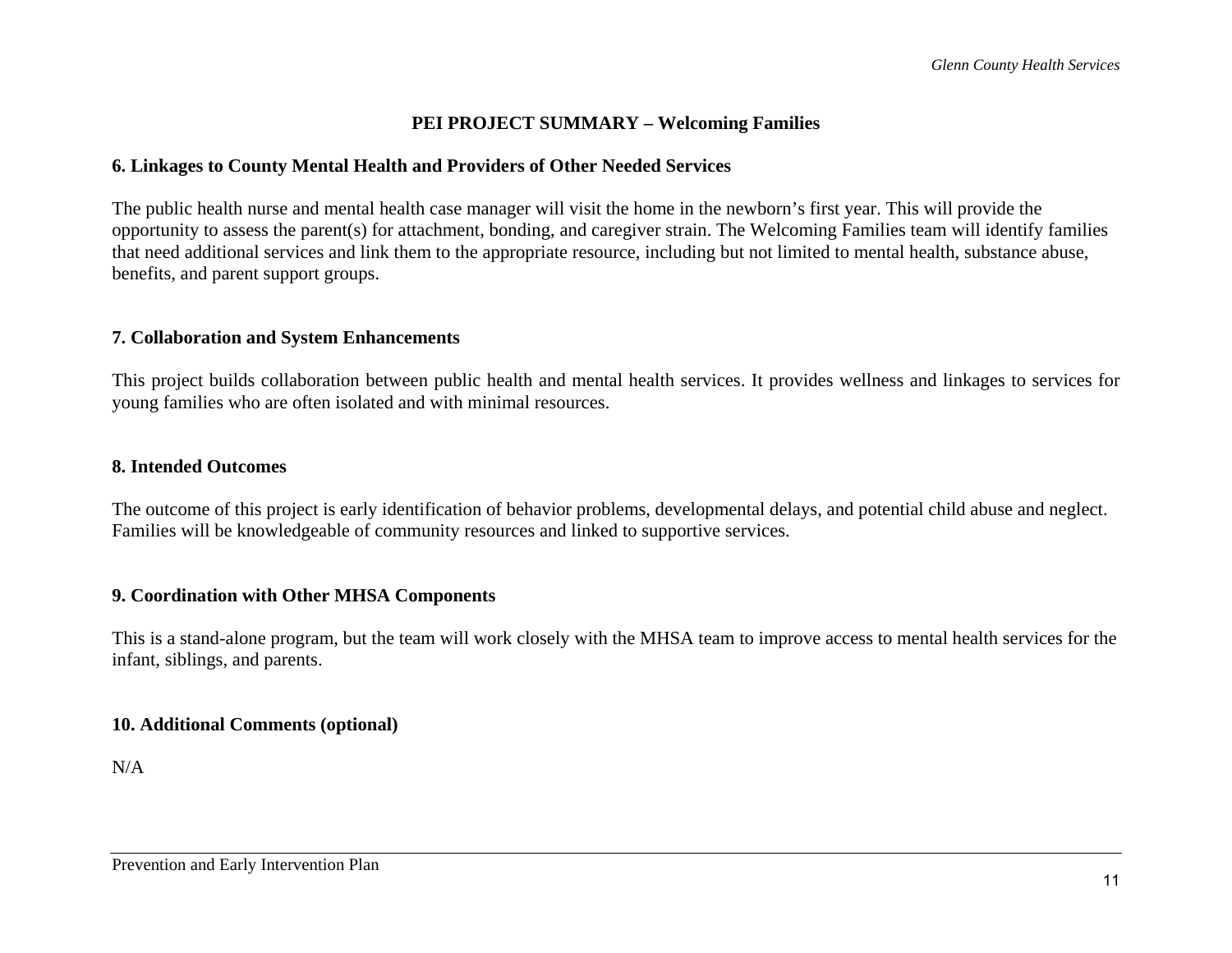Form No. 3

# **County: Glenn County PEI Project Name: Welcoming Line Date:**

Complete one Form No. 3 for each PEI project. Refer to Instructions that follow the form.

#### **1. PEI Key Community Mental Health Needs**

|                                                        |          | <b>Age Group</b> |             |             |  |
|--------------------------------------------------------|----------|------------------|-------------|-------------|--|
| Select as many as apply to PEI project:                | Children | <b>TAY</b>       | Adult       | Older       |  |
| & Youth                                                |          |                  |             | Adult       |  |
| 6. Disparities in Access to Mental Health Services     | ⊠        | $\boxtimes$      | $\boxtimes$ | $\boxtimes$ |  |
| 7. Psycho-Social Impact of Trauma                      |          |                  |             |             |  |
| 8. At-Risk Children, Youth and Youth Adult Populations | ⊠        | $\boxtimes$      | $\boxtimes$ | $\boxtimes$ |  |
| 9. Stigma and Discrimination                           | ⊠        | ⊠                | ⊠           | ⊠           |  |
| 10. Suicide Risk                                       | ⊠        | $\boxtimes$      | $\boxtimes$ | ⊠           |  |

# **2A. PEI Priority Populations**

| Note: All PEI projects must address underserved racial/ethnic and cultural populations. |             | <b>Age Group</b> |       |             |  |
|-----------------------------------------------------------------------------------------|-------------|------------------|-------|-------------|--|
| Select as many as apply to PEI project:                                                 | Children    | <b>TAY</b>       | Adult | Older       |  |
|                                                                                         | & Youth     |                  |       | Adult       |  |
| 6. Trauma Exposed Individuals                                                           | $\boxtimes$ | ⊠                | ⊠     | $\boxtimes$ |  |
| 7. Individuals Experiencing Onset of Service Psychiatric Illness                        | ⊠           | ⊠                | ⊠     | $\boxtimes$ |  |
| 8. Children and Youth in Stressed Families                                              | $\boxtimes$ | ⊠                | ⊠     | $\boxtimes$ |  |
| 9. Children and Youth at Risk for School Failure                                        | $\boxtimes$ | $\boxtimes$      | ⊠     | $\boxtimes$ |  |
| 10. Children & Youth at Risk of or Experiencing Juvenile Justice Involvement            | ⊠           | ⊠                |       |             |  |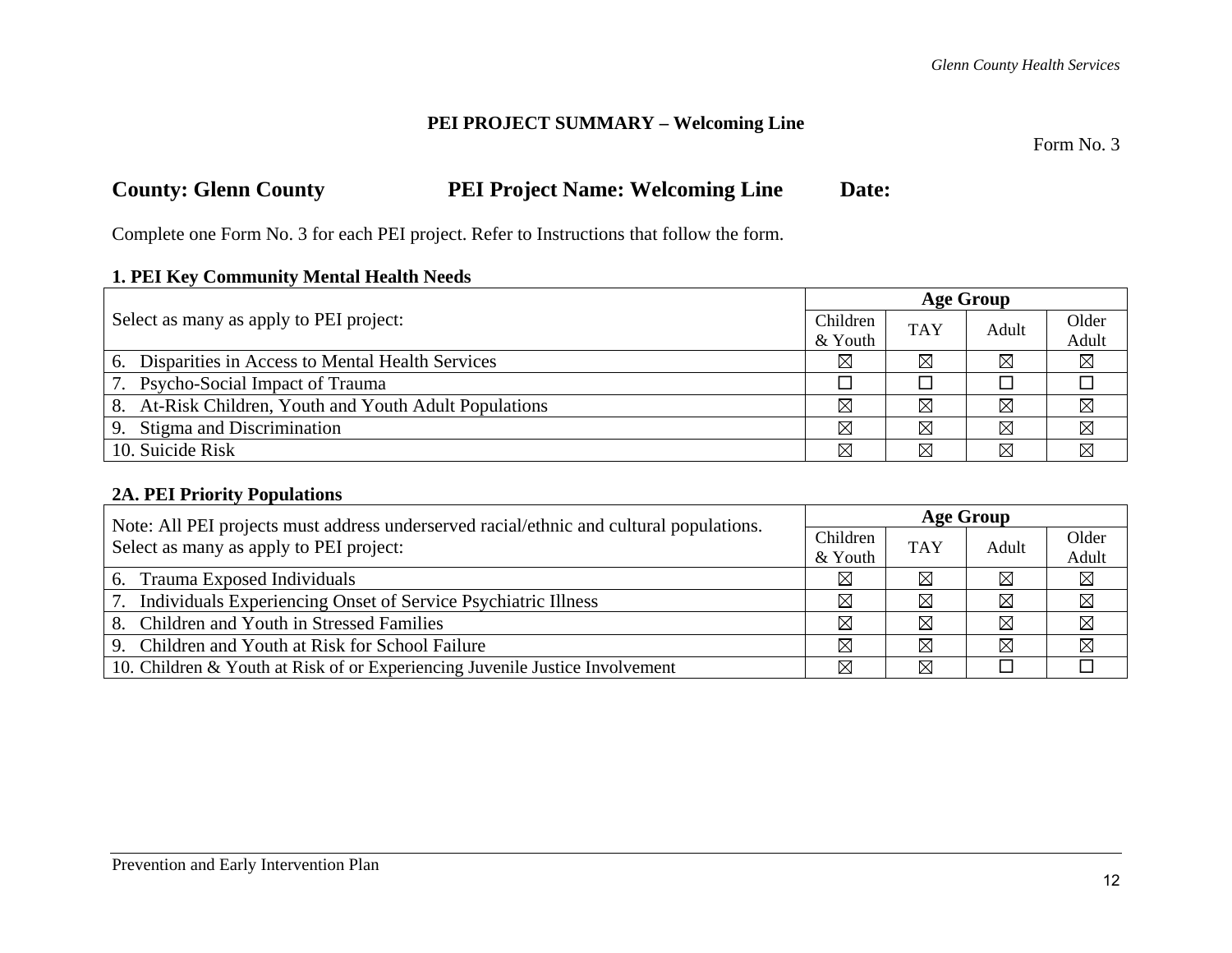#### **2B. Summarize the stakeholder input and data analysis that resulted in the selection of priority population(s).**

Survey results showed that individuals were interested in having services delivered in the community and to provide early screening, diagnosis, and treatment for mental illness (65%). Other priorities include children and youth in stressed families (87%), those whose parents have drug and alcohol problems (88%), and those who are abused or neglected (88%). These populations were also a factor in the decision to develop a team to visit families with newborns.

The stakeholder data showed strong support for a welcoming line to help address suicidal ideation behavior. Eighty-three percent (83%) of the survey respondents identify people who have attempted or might attempt suicide as the greatest need for PEI funding.

## **3. PEI Project Description: (attach additional pages, if necessary)**

This project will support the development of a Welcoming Phone Line that would be operational from 10am to 7pm, Monday through Friday. This line would be staffed by a 1.0 FTE Case Manager/Consumer Coach and would be located at Harmony House, with support from Harmony House staff. The individual answering the Welcome Line would be trained using the Evidence-Based Practice ASIST (Applied Suicide Intervention Skills Training). This is a two-day training which provides skills in recognizing signs of suicide and immediacy of risk and intervening to prevent the immediate risk of suicide. The Welcoming Line will focus on engagement and simplify access to mental health services.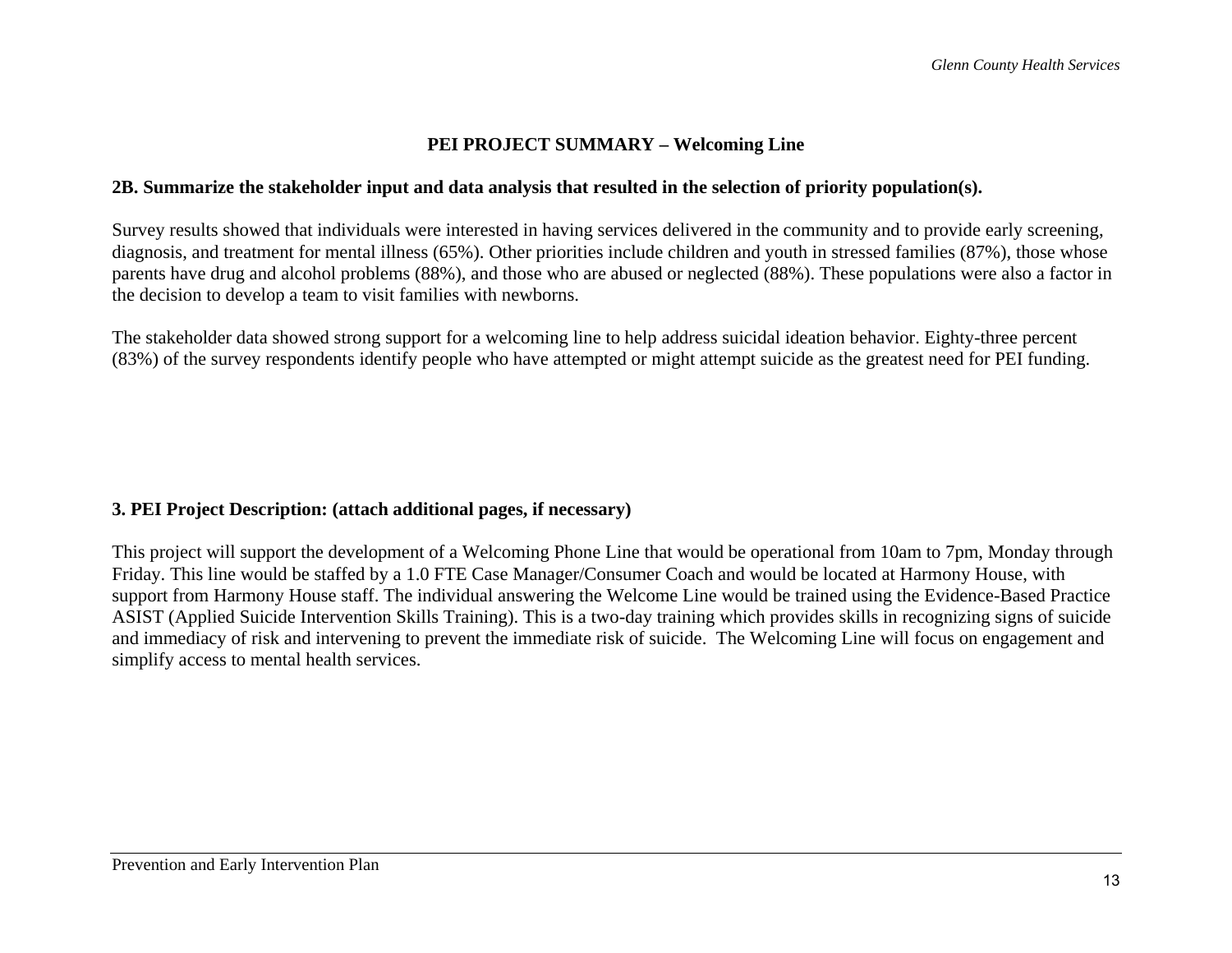|                                                           | Proposed number of individuals or    | Number of months<br>in operation |    |
|-----------------------------------------------------------|--------------------------------------|----------------------------------|----|
| Program Title                                             | families through PEI expansion to be |                                  |    |
|                                                           | served through June 2009 by type     | through June 2009                |    |
|                                                           | <b>Prevention</b>                    | <b>Early Intervention</b>        |    |
| <b>Welcoming Line</b>                                     | Individuals:                         | Individuals:                     |    |
|                                                           | Families:                            | Families:                        |    |
| EBP: ASIST (Applied Suicide Intervention Skills Training) | Individuals: 150                     | Individuals: 150                 | 12 |
| <b>Training</b>                                           | Families:                            | Families:                        |    |
|                                                           | Individuals:                         | Individuals:                     |    |
|                                                           | Families:                            | Families:                        |    |
|                                                           | Individuals:                         | Individuals:                     |    |
|                                                           | Families:                            | Families:                        |    |
|                                                           | Individuals:                         | Individuals:                     |    |
|                                                           | Families:                            | Families:                        |    |
|                                                           | Individuals:                         | Individuals:                     |    |
|                                                           | Families:                            | Families:                        |    |
|                                                           | Individuals:                         | Individuals:                     |    |
|                                                           | Families:                            | Families:                        |    |
|                                                           | Individuals:                         | Individuals:                     |    |
|                                                           | Families:                            | Families:                        |    |
|                                                           | Individuals:                         | Individuals:                     |    |
|                                                           | Families:                            | Families:                        |    |
|                                                           | Individuals:                         | Individuals:                     |    |
|                                                           | Families:                            | Families:                        |    |
| TOTAL PEI PROJECTED ESTIMATED UNDUPLICATED                | <b>Individuals: 150</b>              | <b>Individuals: 150</b>          |    |
| COUNT OF INDIVIDUALS TO BE SERVED                         | Families:                            | Families:                        |    |

#### **4. Programs**

# **5. Alternate Programs**

□ Please check box if any of the programs listed above are not in the PEI Resource Materials. Attach a narrative providing a rationale for selecting the alternate programs (refer to Instructions for Form No. 3).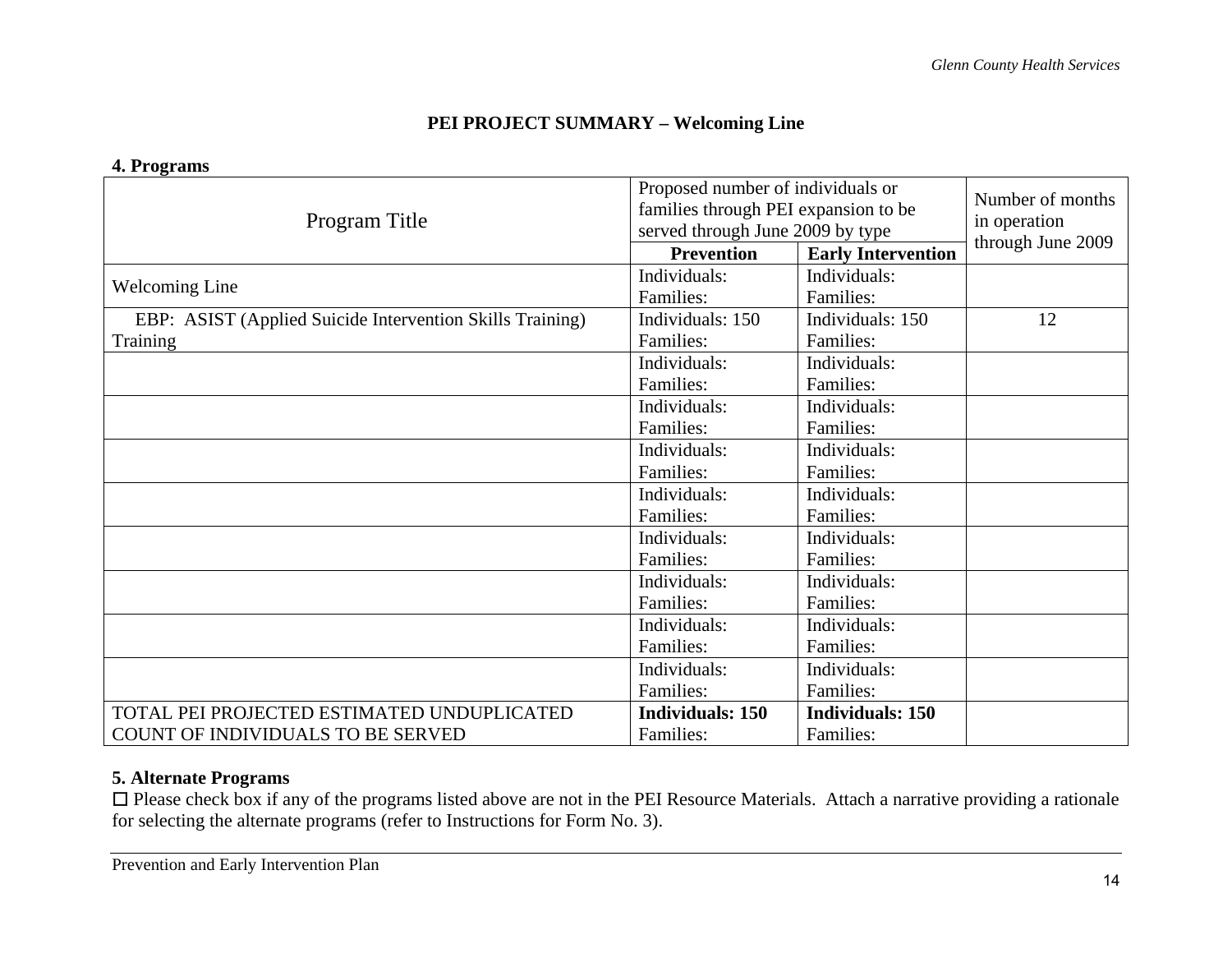#### **6. Linkages to County Mental Health and Providers of Other Needed Services**

The Welcoming Line staff will be co-located with MHSA staff at the adult drop-in center: Harmony House. MHSA staff will provide support and supervision to the person(s) answering the phone. When individuals call into the welcoming line and need additional mental health services, the welcoming line staff will immediately link the caller to mental health crisis staff and/or the mental health clinic for an appointment for a clinical assessment. The welcoming line staff will be knowledgeable of community resources and will assist the caller in linking to needed services.

#### **7. Collaboration and System Enhancements**

Glenn County has a crisis line for persons to call in an emergency. The development of a welcoming line is greatly needed. This service will be available to community members to call in and talk, get support, and obtain information about services. The development of this capacity will support our community and offer a warm, welcoming environment for persons seeking assistance.

#### **8. Intended Outcomes**

Outcomes will be an increase in persons calling to discuss concerns, thoughts, and suicidal ideation. We anticipate that there will be more calls from individuals who are distressed but not acute enough to warrant a case to the crisis line. Welcoming line staff will be trained to recognize signs and stages of suicidal behavior and assist the individual in obtaining the appropriate level of care.

## **9. Coordination with Other MHSA Components**

This program will be closely coordinated with our MHSA program. The welcoming line staff will be co-located at Harmony House and will be supervised by the Mental Health Coordinator. Other Harmony House staff will provide back-up at the welcoming line when staff are at lunch or out sick.

## **10. Additional Comments (optional)**

N/A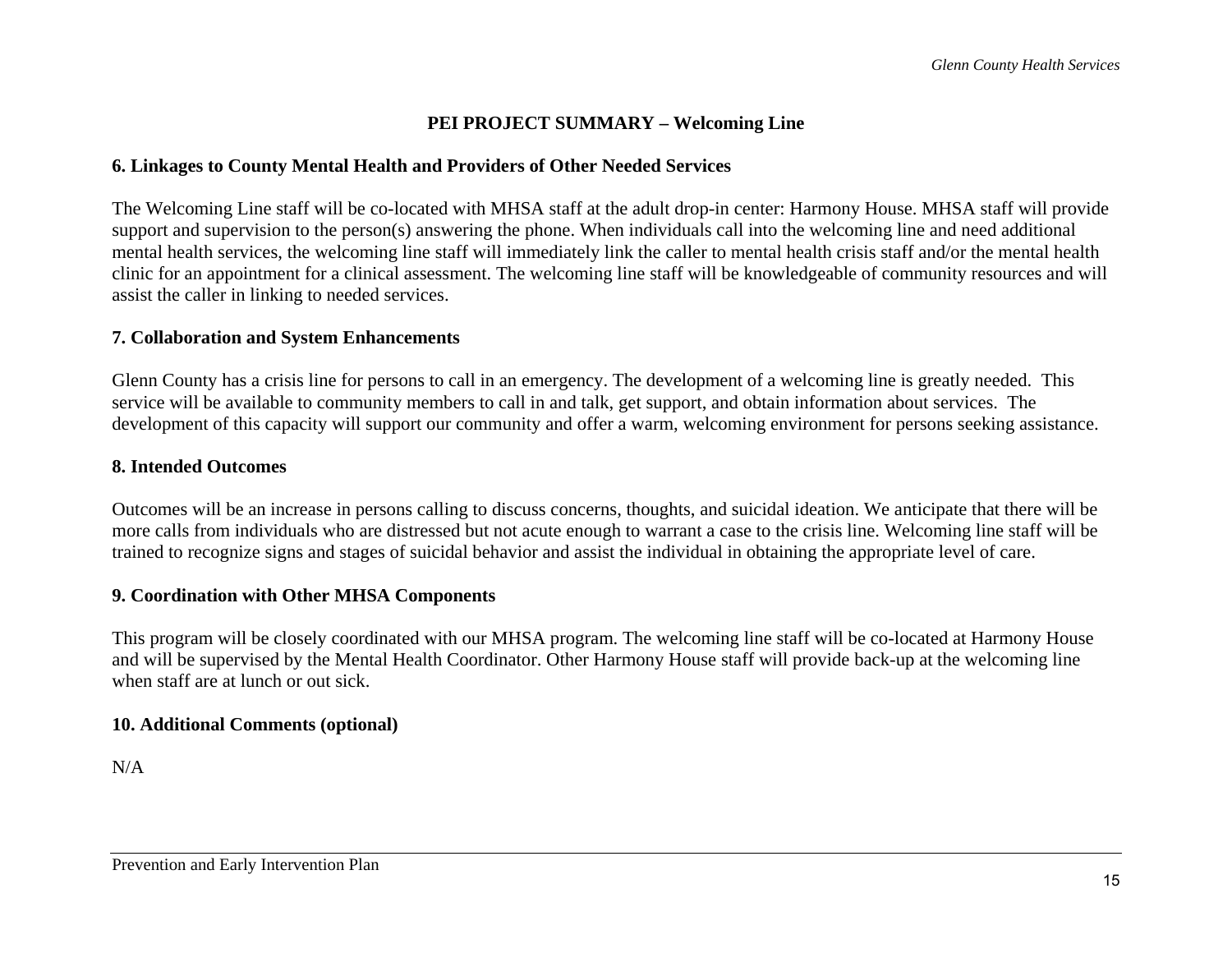# **PEI Revenue and Expenditure Budget Worksheet**

# **Form No. 4**

# **Welcoming Families Project**

| County Name:                | <b>Glenn County</b>                                  |               |   | Date:    | 3/25/08 |
|-----------------------------|------------------------------------------------------|---------------|---|----------|---------|
| PEI Project Name:           | <b>PEI Priority Populations</b>                      |               |   |          |         |
| Provider Name (if known):   |                                                      |               |   |          |         |
| Intended Provider Category: |                                                      | County Agency |   |          |         |
|                             | Proposed Total Number of Individuals to be served:   | FY 07-08      | 0 | FY 08-09 | 25      |
|                             | Total Number of Individuals currently being served:  | FY 07-08      | 0 | FY 08-09 |         |
|                             | Total Number of Individuals to be served through PEI |               |   |          |         |
| Expansion:                  |                                                      | FY 07-08      | 0 | FY 08-09 | 25      |
|                             | Months of Operation:                                 | FY 07-08      | 0 | FY 08-09 | 12      |
|                             |                                                      |               |   |          |         |

|                                                                       | <b>Total Program/PEI Project Budget</b> |          |          |  |
|-----------------------------------------------------------------------|-----------------------------------------|----------|----------|--|
| Proposed Expenses and Revenues                                        | FY 07-08                                | FY 08-09 | Total    |  |
| A. Expenditure                                                        |                                         |          |          |  |
| 1. Personnel (list classifications and FTEs)                          |                                         |          |          |  |
| a. Salaries, Wages                                                    | \$0                                     | \$0      | \$0      |  |
| HS Case Manager I (.20 FTE) step 1                                    | \$0                                     | \$6,951  | \$6,951  |  |
|                                                                       | \$0                                     | \$0      | \$0      |  |
|                                                                       | \$0                                     | \$0      | \$0      |  |
| b. Benefits and Taxes @<br>76<br>$\%$                                 | \$0                                     | \$5,283  | \$5,283  |  |
| c. Total Personnel Expenditures                                       | \$0                                     | \$12,234 | \$12,234 |  |
| 2. Operating Expenditures                                             |                                         |          |          |  |
| a. Facility Cost                                                      | \$0                                     | \$367    | \$367    |  |
| b. Other Operating Expenses                                           | \$3,000                                 | \$1,223  | \$4,223  |  |
| c. Total Operating Expenses                                           | \$3,000                                 | \$1,590  | \$4,590  |  |
| 3. Subcontracts/Professional Services (list/itemize all subcontracts) |                                         |          |          |  |
| Evaluation                                                            | \$0                                     | \$2,100  | \$2,100  |  |
|                                                                       | \$0                                     | \$0      | \$0      |  |
|                                                                       | \$0                                     | \$0      | \$0      |  |
| a. Total Subcontracts                                                 | \$0                                     | \$2,100  | \$2,100  |  |
| 4. Total Proposed PEI Project Budget                                  | \$3,000                                 | \$15,925 | \$18,925 |  |
| B. Revenues (list/itemize by fund source)                             |                                         |          | $\Omega$ |  |
|                                                                       | \$0                                     | \$0      | \$0      |  |
|                                                                       | \$0                                     | \$0      | \$0      |  |
|                                                                       |                                         | \$0      | \$0      |  |
| 1. Total Revenue                                                      | \$0                                     | \$0      | \$0      |  |
| 5. Total Funding Requested for PEI Project                            | \$3,000                                 | \$15,925 | \$18,925 |  |
| <b>6. Total In-Kind Contributions</b>                                 | \$0                                     | \$0      | \$0      |  |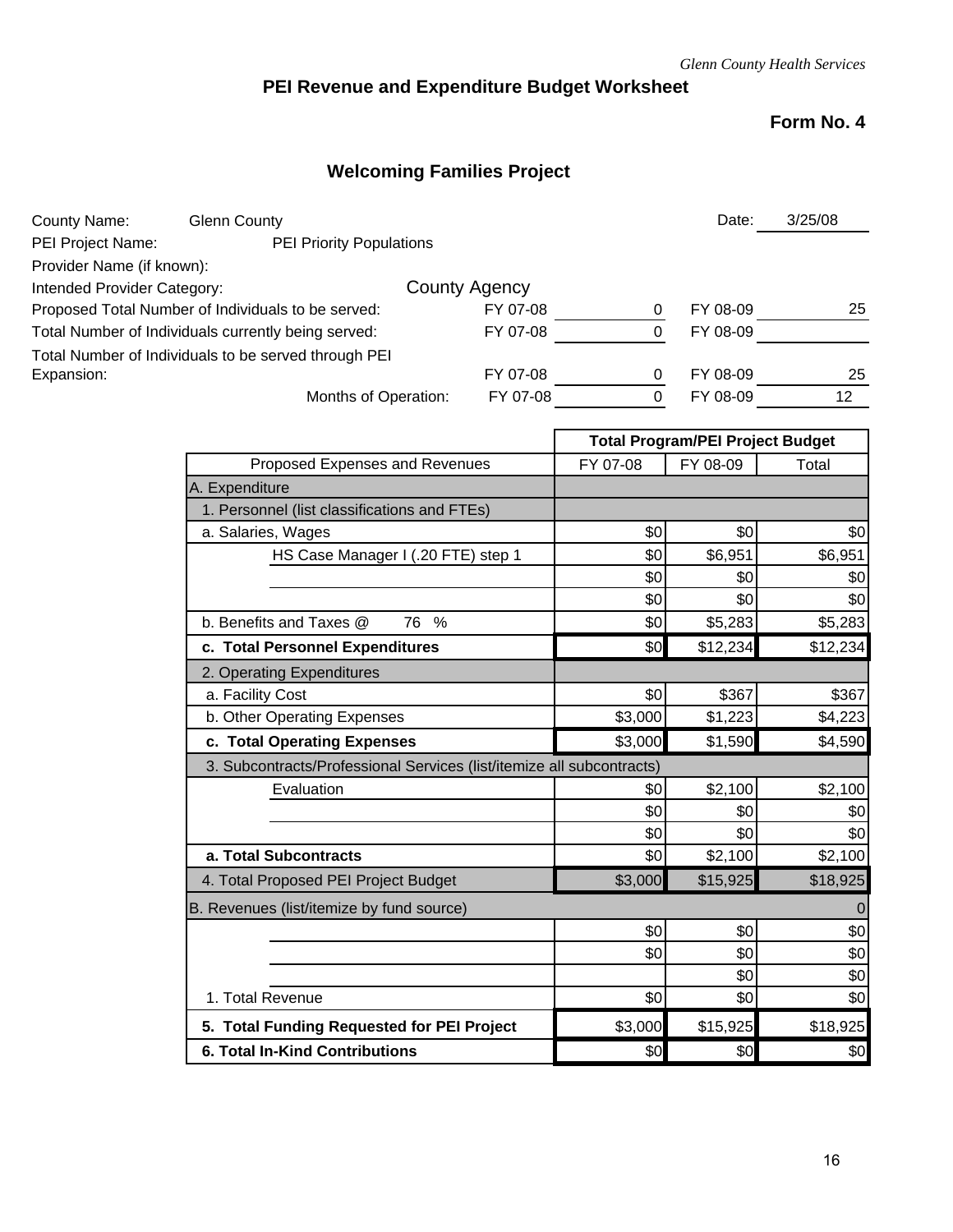# **PEI Revenue and Expenditure Budget Worksheet**

# **Form No. 4**

# **Welcoming Line Project**

| County Name:                | <b>Glenn County</b>                                  |                      |                     | Date:                                   | 3/25/08 |
|-----------------------------|------------------------------------------------------|----------------------|---------------------|-----------------------------------------|---------|
| PEI Project Name:           | <b>PEI Priority Populations</b>                      |                      |                     |                                         |         |
| Provider Name (if known):   |                                                      |                      |                     |                                         |         |
| Intended Provider Category: |                                                      | <b>County Agency</b> |                     |                                         |         |
|                             | Proposed Total Number of Individuals to be served:   | FY 07-08             | 0                   | FY 08-09                                | 300     |
|                             | Total Number of Individuals currently being served:  | FY 07-08             | $\Omega$            | FY 08-09                                |         |
|                             | Total Number of Individuals to be served through PEI |                      |                     |                                         |         |
| Expansion:                  |                                                      | FY 07-08             | 0                   | FY 08-09                                | 300     |
|                             | Months of Operation:                                 | FY 07-08             |                     | FY 08-09                                | 12      |
|                             |                                                      |                      |                     | <b>Total Program/PEI Project Budget</b> |         |
|                             | Proposed Expenses and Revenues                       |                      | $E$ V $\Omega$ 7.08 | EV NR-NQ                                | Total   |

| Proposed Expenses and Revenues                                        | FY 07-08 | FY 08-09 | Total       |
|-----------------------------------------------------------------------|----------|----------|-------------|
| A. Expenditure                                                        |          |          |             |
| 1. Personnel (list classifications and FTEs)                          |          |          |             |
| a. Salaries, Wages                                                    | \$0      | \$0      | \$0         |
| HS Case Manager II (1.0 FTE)                                          | \$0      | \$46,696 | \$46,696    |
|                                                                       | \$0      | \$0      | \$0         |
|                                                                       | \$0      | \$0      | \$0         |
| b. Benefits and Taxes @<br>$\frac{0}{0}$<br>64                        | \$0      | \$29,885 | \$29,885    |
| c. Total Personnel Expenditures                                       | \$0      | \$76,581 | \$76,581    |
| 2. Operating Expenditures                                             |          |          |             |
| a. Facility Cost                                                      | \$0      | \$2,297  | \$2,297     |
| b. Other Operating Expenses                                           | \$20,250 | \$3,051  | \$23,301    |
| c. Total Operating Expenses                                           | \$20,250 | \$5,349  | \$25,599    |
| 3. Subcontracts/Professional Services (list/itemize all subcontracts) |          |          |             |
| Evaluation                                                            | \$0      | \$12,900 | \$12,900    |
|                                                                       | \$0      | \$0      | \$0         |
|                                                                       | \$0      | \$0      | \$0         |
| a. Total Subcontracts                                                 | \$0      | \$12,900 | \$12,900    |
| 4. Total Proposed PEI Project Budget                                  | \$20,250 | \$94,830 | \$115,080   |
| B. Revenues (list/itemize by fund source)                             |          |          | $\mathbf 0$ |
|                                                                       | \$0      | \$0      | \$0         |
|                                                                       | \$0      | \$0      | \$0         |
|                                                                       |          | \$0      | \$0         |
| 1. Total Revenue                                                      | \$0      | \$0      | \$0         |
| 5. Total Funding Requested for PEI Project                            | \$20,250 | \$94,830 | \$115,080   |
| <b>6. Total In-Kind Contributions</b>                                 | \$0      | \$0      | \$0         |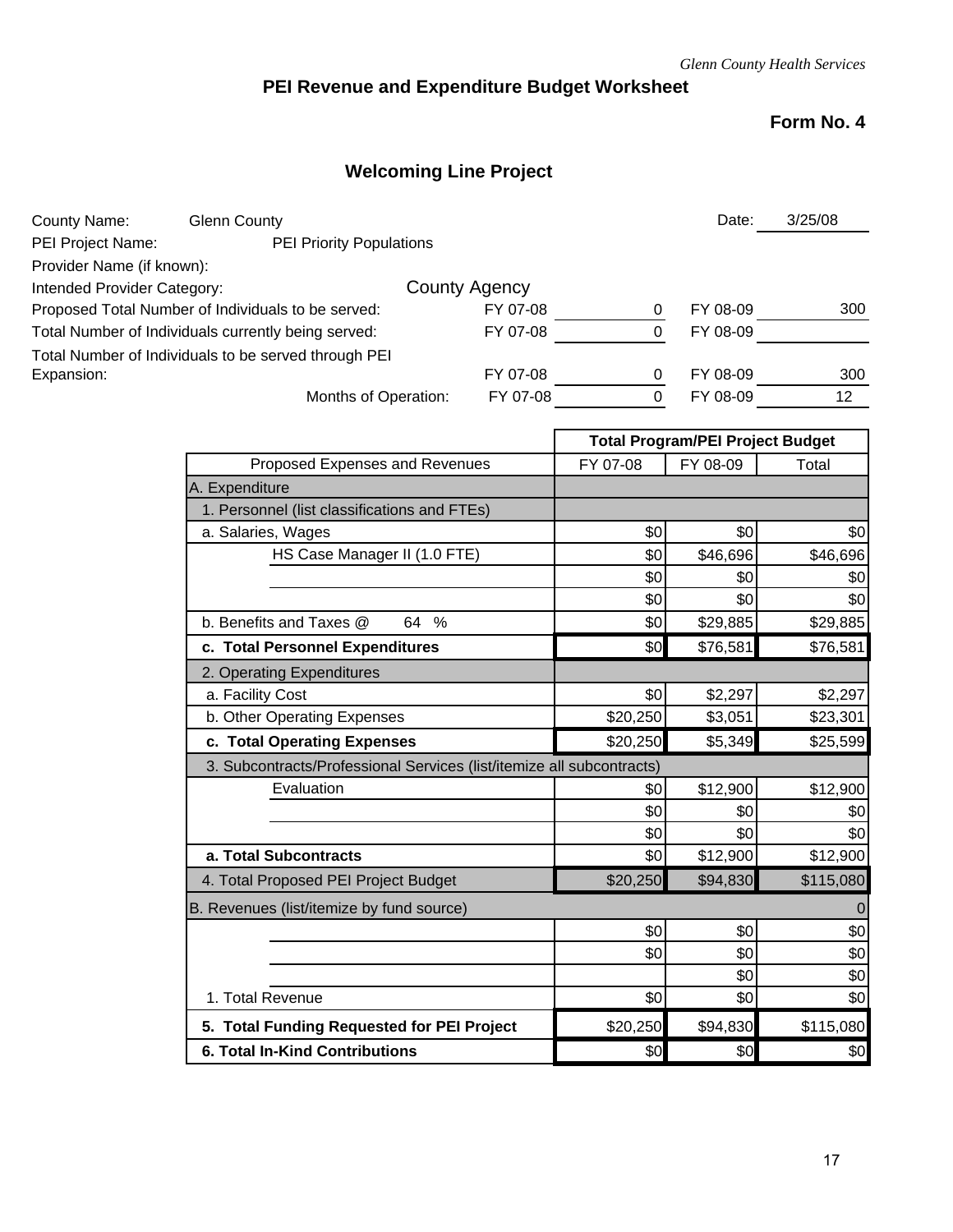# **Form No. 5**

# **Administrative**

County: Glenn County County County Date: 3/25/2008

|                                                               | <b>Client</b> and<br>Family<br>Member,<br><b>FTEs</b> | Total<br><b>FTEs</b> | <b>Budgeted</b><br>Expenditure<br>FY 2007-08 | <b>Budgeted</b><br>Expenditure<br>FY 2008-09 | Total           |
|---------------------------------------------------------------|-------------------------------------------------------|----------------------|----------------------------------------------|----------------------------------------------|-----------------|
| A. Expenditures                                               |                                                       |                      |                                              |                                              |                 |
| 1. Personnel Expenditures                                     |                                                       |                      |                                              |                                              |                 |
| a. PEI Coordinator                                            |                                                       |                      |                                              |                                              | \$0             |
| b. PEI Support Staff                                          |                                                       | 0.14                 | \$1,173                                      | \$8,331                                      | \$9,503         |
| c. Other Personnel (list all classifications)                 |                                                       |                      |                                              |                                              | \$0             |
|                                                               |                                                       |                      |                                              |                                              | $\overline{60}$ |
|                                                               |                                                       |                      |                                              |                                              | $\overline{60}$ |
|                                                               |                                                       |                      |                                              |                                              | $\sqrt[6]{3}$   |
|                                                               |                                                       |                      |                                              |                                              | $\overline{50}$ |
| d. Employee Benefits                                          |                                                       |                      | \$578                                        | \$4,103                                      | \$4,681         |
| e. Total Personnel Expenditures                               |                                                       |                      | \$1,750                                      | \$12,434                                     | \$14,184        |
| 2. Operating Expenditures                                     |                                                       |                      |                                              |                                              |                 |
| a. Facility Costs                                             |                                                       |                      |                                              |                                              | \$0             |
| b. Other Operating Expenditures                               |                                                       |                      |                                              | \$5,086                                      | \$5,086         |
| c. Total Operating Expenditures                               |                                                       |                      | \$0                                          | \$5,086                                      | \$5,086         |
| 3. County Allocated Administration                            |                                                       |                      |                                              |                                              |                 |
| a. Total County Administration Cost                           |                                                       |                      | \$0                                          | \$2,025                                      | \$2,025         |
| 4. Total PEI Funding Request for County Administration Budget |                                                       |                      | \$1,750                                      | \$19,545                                     | \$21,295        |
| <b>B.</b> Revenue                                             |                                                       |                      |                                              |                                              |                 |
| 1 Total Revenue                                               |                                                       |                      | \$0                                          | \$0                                          | \$0             |
| C. Total Funding Requirements                                 |                                                       |                      | \$1,750                                      | \$19,545                                     | \$21,295        |
| D. Total In-Kind Contributions                                |                                                       |                      | \$0                                          | \$0                                          | \$0             |